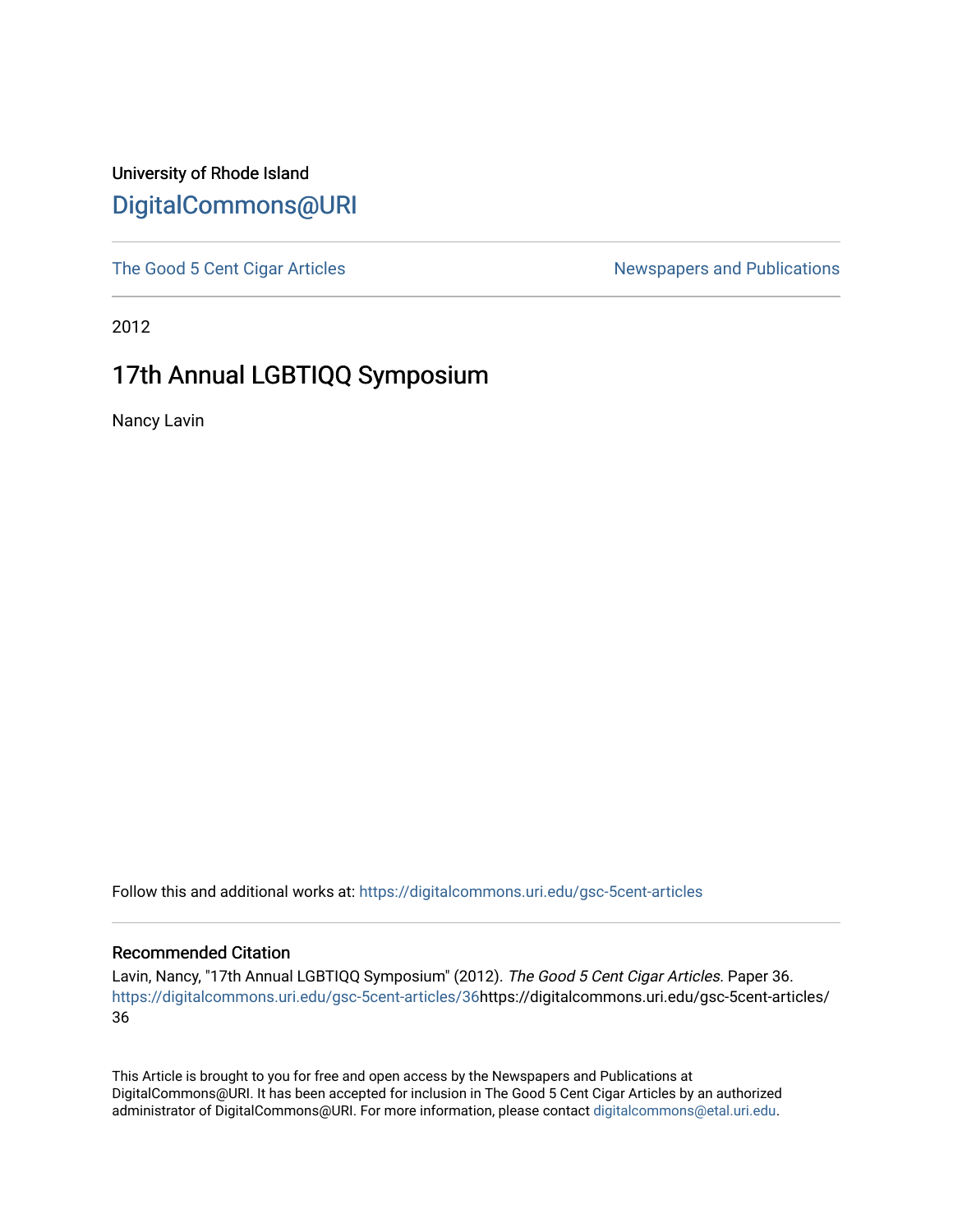

**URI faculty members accepted to American Council on Education** 

BY HENSLEY CARRASCO *Editor-in-Chief* 

Among the new fellows accepted into the American Council on Education (ACE), :wo happen to come from the Umversity of Rhode Island.

Director of the Film/Medi Jrogram 1n the Harrington 3chool of Commumcation and Viedia Sheri Wills was one of the wo URI faculty accepted. into he ACE. The other member, \J ancy Eaton, 1s the chair of the department of mathematics. Nills, who also teaches art and art history at URI, said the 1pplication process was 1emanding.

"It was actually a really ng-Jrous application process," Wills said. "I actually started hinking about whether or not I wanted to apply for this last vear around April. The process ltself was labor 1ntens1ve enough that I really wanted to make sure that I was committed

writing a paper on why she wanted to be a member and what she would be doing if accepted. She said the paper was approximately 15 to 20 pages and "pretty intense."

This past fanuary, Wills traveled to Washington D.C. to take part 1n the interview portion of the application. The interview process, she said, took about one half of a day to complete. While there, Wills said she met with panels made up of six different college presidents.

Wills said there are four components that go mto being a fellow for the ACE. She said the first component is placement.

"Y0u need to find an mstitute of higher education where you think you can learn a lot from the people and the things that they're domg there," Wills said. "You ask them if they would be interested in havmg there as a fellow. That's the process we're in right nowfinding our host institution."

part of the faculty. While there, Wills said she would work with the president of the umversity, vice president, provost, vice provost and others who are on the university's executive board. Wills will work with them on a daily basis and learn how the mshtution works. This will give her an opportunity to be mentored by those at the school.

The second part of being an ACE member, she said, 1s getting together with other fellows for workshops. Wills said the workshops will meet three or tour times in the course of a year and she thinks they will take place over long weekends.

The third component is the opportumty to conduct site visits. With site visits, she will be able to visit other universitie and "ask them questions [to] see what they're doing."

The final component of being an ACE member 1s a proJect that Wills will have to bring hack to the university to display

### **Student organization acts as voice for Asian-Americans**

BY AUDREY O'NEIL *Contributing News Reporter* 

Students within the University of Rhode Island community are coming together to promote ethnic and cultural awareness within the Asian community.

Since 1987, the Asian Student Association (ASA) has focused on enhancing the campus community by increasing awareness of Asian topics relative to the world we live 1n today. Generally, ASA acts as the official voice through which the Asian-American community at URI can make recommendatio regarding events and policies, among other thmgs that affect their constituency.

Sophomore kinesiology major, Shen De Leon, has been involved with ASA since last year and was recently elected as the president of the

responsibility and to productively work with others towards a common goal."

Not only is he lookmg forward to improving himself as a leader, but he also hopes to improve ASA as an organization.

"The number one goal that we want to accomplish 1s tor the people who may be looking m from the outside, to see how united and strong our student organization 1s," De Leon said. "Once we establish that goal, we will have the momentum to use towards promoting the Asian community across [URI]"

ASA achieves these goals by organizing a variety of social events 1n the spirit of entertainment, friendship and unity. One event ASA will be hosting this month is the ASA Culture Show. The culture show, which will be held on April 20 will mobids not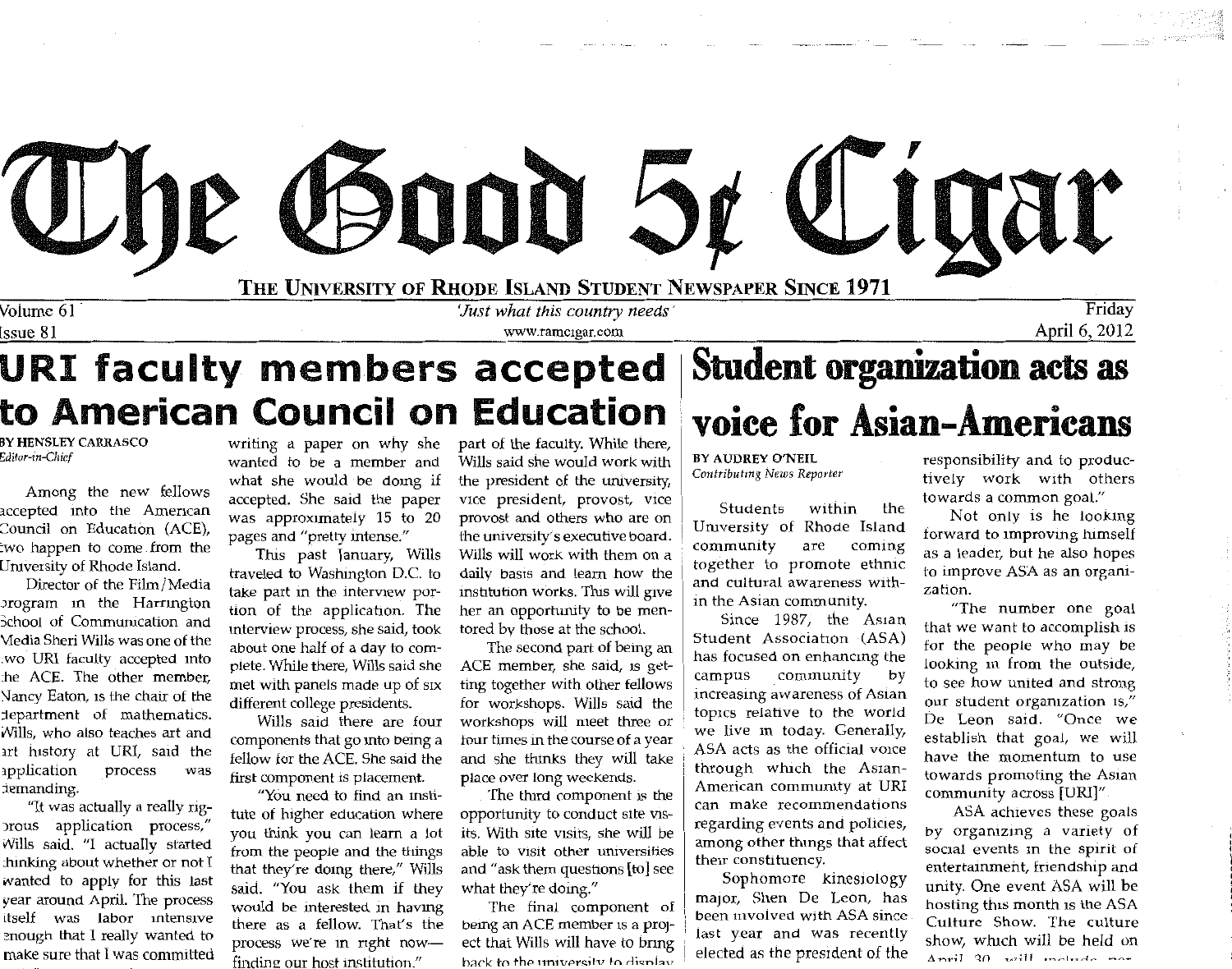Vills said she needed to be ponsored by URI in addition to

vuuvit, rvins said site would go there daily as though she were a

Continued on page 3 thing is a challenge," De Leon Continued on page 3 said. "It means taking up

### Annual LGBTIQQ symposium addresses issues of sexuality, body image

**,y NANCY LAVIN**  *Tews Editor* 

LGBTQ educator and ctivist, health care consultant nd transgender speaker Ryan ,allans discussed the relationhip between body image and exuality with University of lhode Island students and acuity as part of a week-Jong eries of symposiums sponored by the LGBTQ Center.

The 17th annual LGB- 'IQQ Symposium, which egan on April 2 and runs hrough today, covers a range 1£ topics, including coming 1ut in the classroom, race and exual onentation and Sallans' resentation on "Your Sexual iemg: Your Body Conduct."

"One of the thmgs we realy tried to think about when *ve* were deciding on events nd what we would do for the veek was how we could talk bout specific communities/' >irector of the LGBTQ Center, \nme Russell, said. "There are nany communities that aren't



*Drag* **Queen Autumn** *DeLaRue danced* **on stage** In **the** *Hardge*  **Forum** *last* **night at the** *LGBT's first drag show and queer* **prom.** 

well exposed, and certamly issues that surround gender identity, and trans people m particular 1s one of those. So it's important for us to bring to light issues that are underground 1n our community."

Sallans, who began his transition from a female to a male m 2005, also struggled with anorexia and said he believes his gender identity was directly related to his eating disorder.

"Durmg my struggle with anorexia, I realized that a lot of my issues were surrounding sexuality," he said. "I think they interlock m a lot of ways."

Sallans, who. gave a second presentation to celebrate the release of his new book detailing his gender transition, said the mass media perpetuate images that are not realistic portrayals of people's bodies and sexuality.

"When you look at these images, they [models] have

three to five percent body fat, which 1s not real," he said. "You can't maintain that. We've essentially moved from an external corset to an internal corset."

Sallans added that even though mass media idealizes the hourglass shape for women's bodies, only 8 percent of women actually have that body type.

"We always see the perfect pictures, and it makes people very confused about their sexuality," Sallans said.

Sallans also said that these perfect images saturate not only the mainstream mass media, but also much of the queer media. However, it is difficult for us to pmpomt exactly what sexuality actually 1s, according to Sallans.

"And when we discus sexuality, what does it even mean?" he said. "It's just this overarching thing that we

Continued on page 3